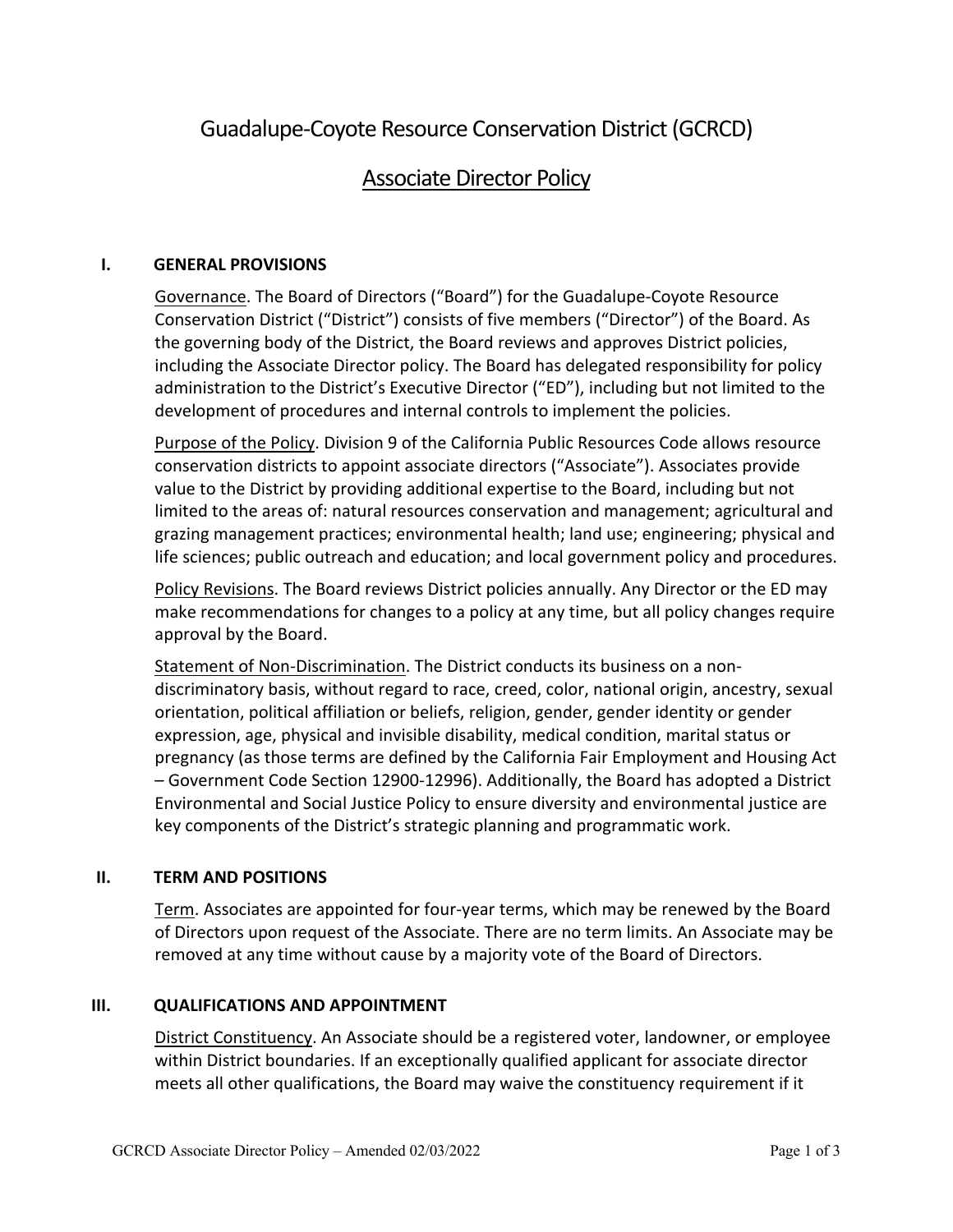finds it is in the best interests of the District to do so. Former GCRCD Directors who request appointment as Associates are exempted from the constituency requirement.

Other Qualifications. Associates must possess expertise in an area of interest to the District, including but not limited to those areas listed under "Purpose of the Policy". Associates are expected to make sufficient time available to meet the responsibilities of the position, including regular attendance at Board meetings and participation in mandatory trainings.

Recruitment. The District shall maintain a notice on its website for those interested in the position of Associate. Qualified parties interested in an Associate position may apply at any time.

Application. The Associate application shall consist of a letter of interest stating qualifications and background in at least one of the areas of interest to the District, two letters of recommendation by individuals familiar with the applicant's work or qualifications, and a signed waiver authorizing the District to conduct a background check. Former GCRCD Directors requesting appointment as Associates need only to provide a letter of interest for application.

Selection. The ED shall be responsible for reviewing applications to determine eligibility, performing reference checks, and making formal recommendations to the Board regarding Associate appointments. Ineligible or incomplete applications may be returned to the applicant by the ED. The ED shall submit applications for eligible applicants to the Board for consideration, along with a formal recommendation as to their appointment. However, if the ED believes it is in the best interest of the District to recommend against an appointment, s/he shall attempt to notify the applicant in order to allow him or her to withdraw the application in lieu of having it posted on the formal agenda for the Board of Directors.

Appointment. Consideration of Associate appointments will be discussed in open session. Appointments require a majority vote of the Board of Directors. The Board shall establish the effective date at the time of the appointment.

### **IV. RESPONSIBILITIES**

Participation in Board Meetings. Associates are encouraged to attend and participate in the discussion of open session items at Board meetings but may not vote. The ability for Associates to participate in closed session items shall be governed by the Ralph M. Brown Act.

Participation in Other Activities. Associates are encouraged to attend and participate in GCRCD-hosted meetings and workshops, and the Board has the discretion to appoint them as voting members of GCRCD committees. Associates may be designated by the Board or the ED to represent the District at specific meetings or events on a case-by-case basis, and may be required to attend mandatory training to comply with laws and regulations applying to their position